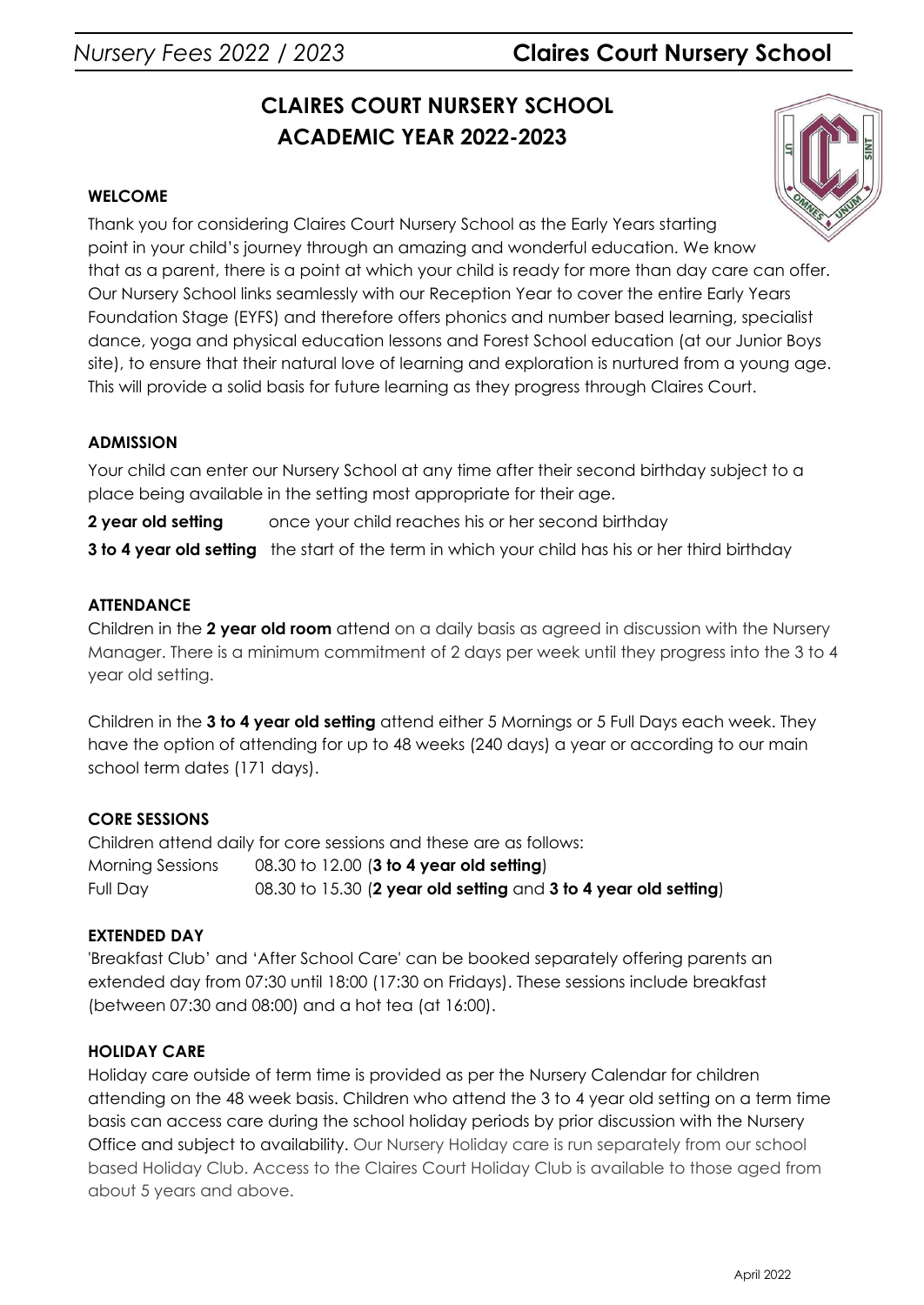# *Nursery Fees 2022 / 2023* **Claires Court Nursery School**

### **TRANSFER**

Children in the **2 year old room** must transfer to the **3 to 4 year old rooms** in the term after their third birthday to comply with the Early Years Foundation Stage. They can transfer earlier (in the term that their third birthday falls) but only on the recommendation of the Nursery Manager and subject to a place being available.

Children in the **3 to 4 year old rooms** must transfer to one of our **Reception Classes** in the Autumn Term after their fourth birthday.

#### **48 WEEKS**

48 weeks are calendar weeks including bank/public holidays where these fall. The Nursery will be closed for either 4 or 5 days (extra to the 3 bank/public holidays) at Christmas and 9 days in the summer. Days closed will be confirmed at the beginning of each Academic Year but as an aid to planning will be 24 December 2021 to 3 January 2022, 30 August to 7 September 2022, 28 December 2022 to 4 January 2023 and 29 August to 6 September 2023. We aim to provide 240 days per year.

| <b>TERM</b> | <b>STARTS ON</b> | <b>HALF TERM</b>     | <b>ENDS ON</b>                                           | <b>NO OF DAYS</b> |
|-------------|------------------|----------------------|----------------------------------------------------------|-------------------|
| Autumn      | 8 Sep 2022       | 24 Oct - 4 Nov 2022  | 14 Dec 2022                                              | 59                |
| Lent        | 5 Jan 2023       | 13 Feb - 17 Feb 2023 | 29 Mar 2023                                              | 55                |
| Summer      | 19 Apr 2023      | 29 May - 2 June 2023 | 13 Jul 2023                                              | 57                |
|             |                  |                      | Please note the Autumn half-term break is for two weeks. |                   |

#### **TERM DATES FOR THREE TO FOUR YEAR OLDS**

#### **UNIFORM**

We take pride in our appearance and being part of the Nursery School. As such, all children are required to wear the official School burgundy sweatshirt/navy polo shirt and their own choice of navy bottoms. This may be joggers/leggings or shorts. We also ask if a puddle suit can be bought too to support outdoor education and Forest School learning. The jumper, polo shirt and puddle suit can be purchased from our uniform supplier - Goyals, Bridge Street, Maidenhead (01628 639725).

# **FREE NURSERY EDUCATION**

Our setting has been accepted by the Royal Borough of Windsor and Maidenhead (RBWM) as an appropriate provider of Early Years Education and pupils on roll are eligible to receive a free entitlement under the Early Years Funding scheme (EYF).

#### **For 3 and 4 Year Olds**

Currently all qualifying three and four year olds are entitled to receive up to 570 hours of free nursery education per year. We offer three hours free within each of our morning sessions up to a total of 15 hours weekly and eligible children can make up the difference (to a maximum of 30 hours in any week) with another provider. To qualify for the free entitlement, it is only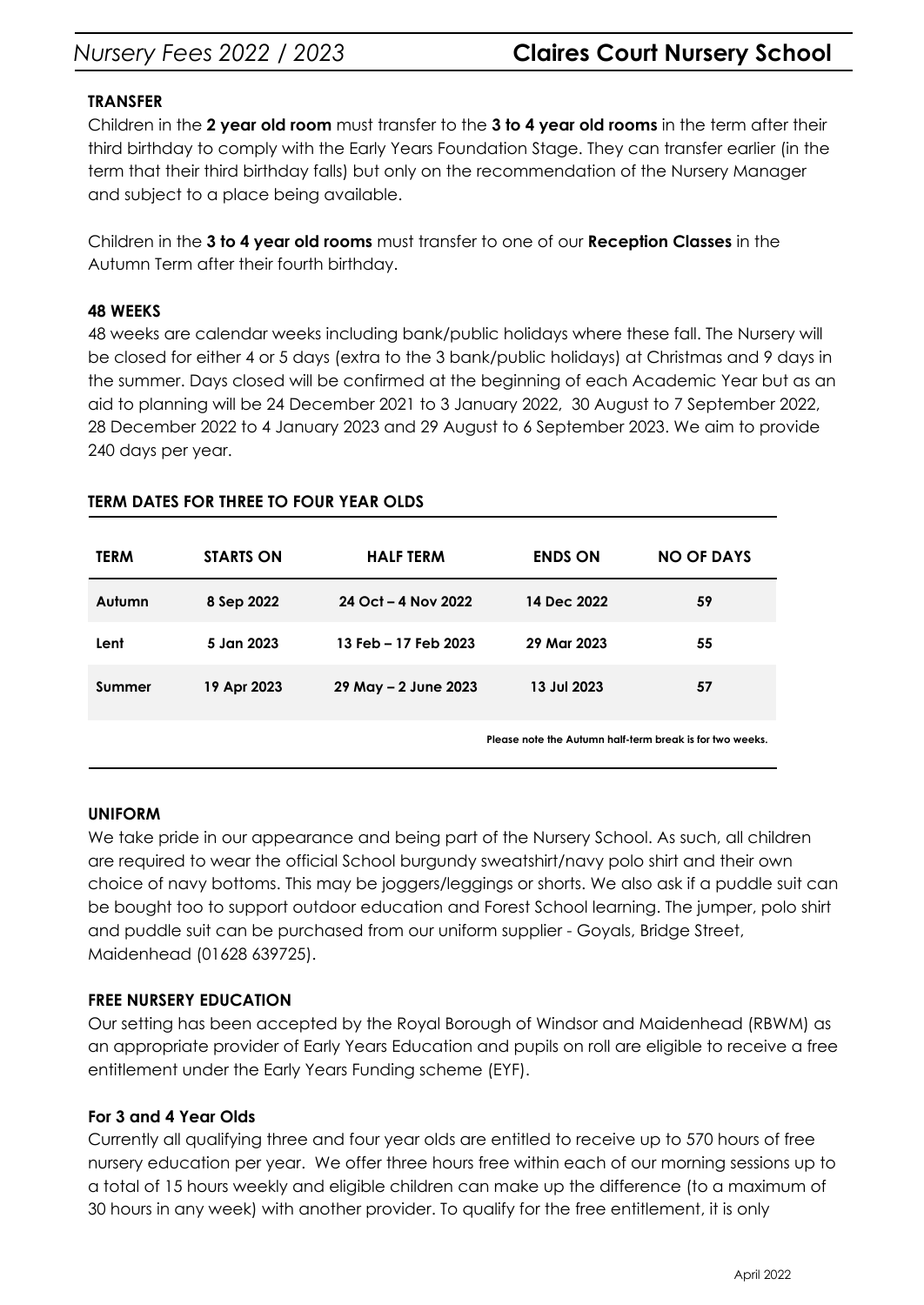necessary to provide proof of age (e.g. a birth certificate) and a signed Parental Declaration form (available from Admissions).

# **For 2 Year Olds**

Our Nursery School is not registered for the Government's Free education and childcare for 2-year-olds scheme.

# **Afternoon only availability**

Subject to availability, the Nursery has a small number of places available from 12.30pm to 3.30pm daily during term time for 3 and 4 year olds. These are offered on a no-registration fee basis (for entry at 3+ years) but, for reasons of equality and fairness, it is necessary to operate a waiting list system. Please apply as soon as possible to the Nursery Manager in writing if you wish to place your child's name on this waiting list. Please note that these sessions are not open to those attending morning sessions and that uniform is required (see above). The Registration Fee of £100 is payable immediately if other sessions are taken e.g. casual, pro rata and out-of-school care sessions.

The qualifying birth dates indicated in the fee table overleaf are those provided by the RBWM and are based on the current funding obligations of the local authority. These may change in the future and the dates are to be used as a guide only.

# **CHILDCARE VOUCHERS & TAX-FREE CHILDCARE**

The School will accept Childcare vouchers in payment of Nursery Fees under HMRC rules or will invoice parents' employers directly. The School's contract, however, remains with the Parents, who will be liable for settlement of fees in the event that Childcare Vouchers or employer invoices are unpaid for any reason. HMRC has now launched the new Tax-Free Childcare online payment account and the School is registered to receive payments from these accounts.

# **INSURANCE**

Insurance cover against personal injury and dental accident is included. Please note that cover does not extend to medical expenses. Our Fees Refund scheme and Personal Effects Insurance does not extend to our Nursery School.

# **REGISTRATION FEES & DEPOSITS**

A £100 Registration Fee is payable with your application for a school place at Claires Court School. This fee is non-refundable.

As our EYFS comprises both Nursery and Reception settings, a place will be reserved for your child in either Year 1 at Junior Girls or Year 1 at Junior Boys. To secure your child's initial place in our Nursery School, a deposit is required. If this is your only child attending Claires Court School then the deposit is £1,000 of which £500 will be returned with the first term's fee for Year 1. If your child has an older sibling at Claires Court then the deposit will only be £500 and will be refunded as above.

The balance (£500) is then aligned with our main school requirement and is classed as the 'family deposit'. It is returned at the end of the child's education at Claires Court. If subsequent siblings join us at any entry point, this will carry through and is refundable on the last child leaving the main school. However, if the initial Year 1 place accepted is not taken by your son or daughter then the deposit will be retained by the school.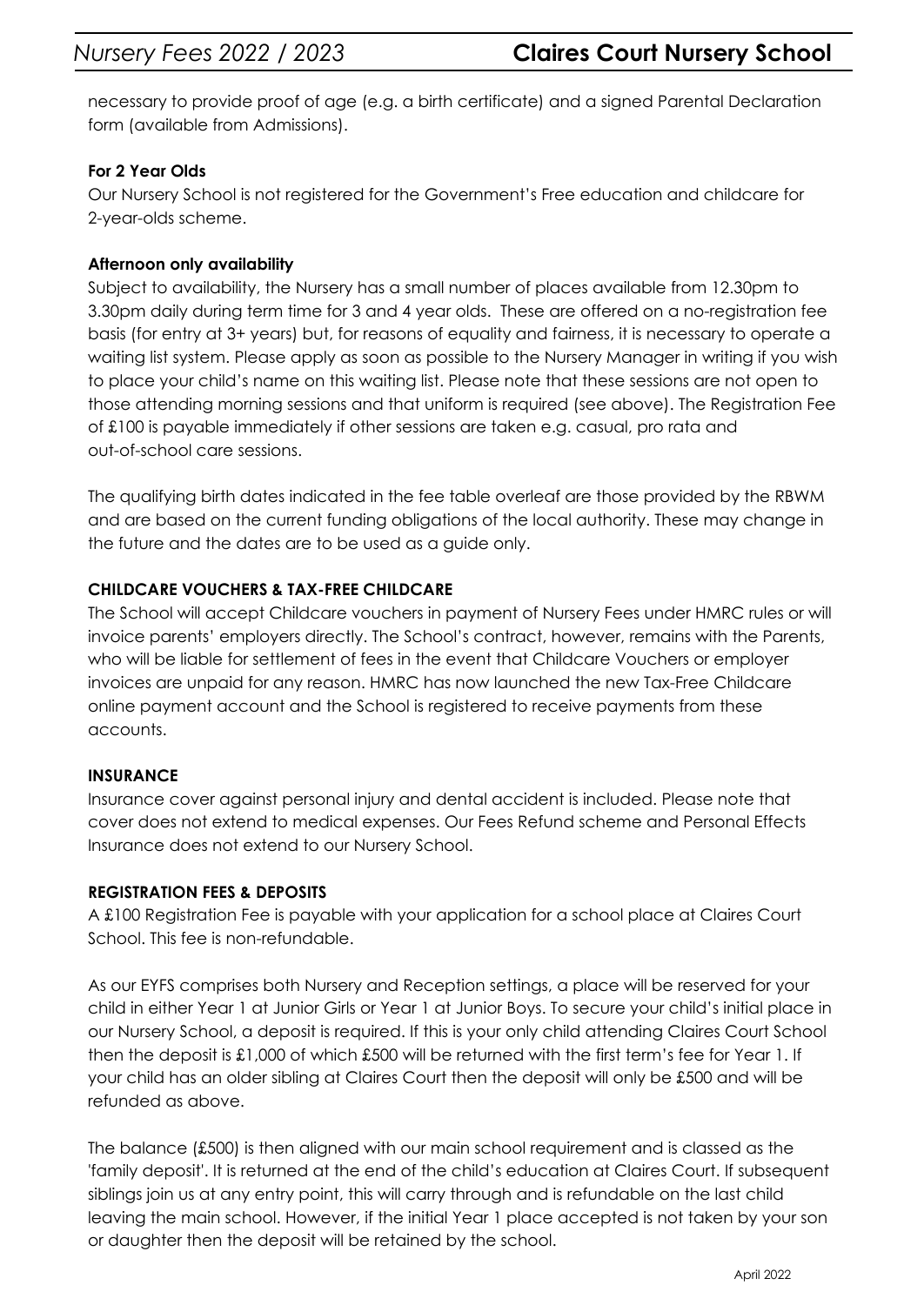# **NURSERY NOTICE**

If your child attends one of our settings on a 48 week basis then you must give us 16 weeks' notice that you intend to withdraw your child from our Nursery. If your child attends on a term time basis then you must give us a term's notice. In both cases, your notice must be in writing and addressed to the Head of Juniors. If you do not give us the appropriate notice then we will charge you 16 weeks'/a term's fees in its place.

## **NURSERY FEES AND PAYMENT**

Fees are based on the attendance agreed between the family and the Nursery Manager and on the attendance basis chosen i.e. 48 weeks or term time. For children attending the 2 year old setting the calculation will be based on core days subject to a minimum of two days weekly.

Children in the 3 to 4 year old setting are required to attend a minimum of five mornings or five full days each week. Any additional afternoon sessions will be charged at the casual rate basis below.

Fees are invoiced in advance half termly and can be paid by Childcare Vouchers or by [Direct](http://www.clairescourt.com/_site/data/files/documents/admissions/fees/Direct_Debit_Form2016.pdf) [Debit](http://www.clairescourt.com/_site/data/files/documents/admissions/fees/Direct_Debit_Form2016.pdf). We can arrange a monthly payment plan or alternatively if unpaid a direct debit will be taken on the second Monday of each half term. A charge of £50 is made for failed Direct Debits.

# **DAILY AND SESSION CHARGES**

Our charges for Core Sessions on a daily basis are as below:

| Not Eligible for Early Years Funding<br>Full Day - $£66.10**$ |  |
|---------------------------------------------------------------|--|
|                                                               |  |

\**Fees relate to those hours over and above the three free hours available per day. \*\* Includes a hot lunch*

# **EXTENDED CARE**

| Breakfast Club (breakfast included)07.30 - 08.30 |               | £3.50  |
|--------------------------------------------------|---------------|--------|
| After School Care (hot tea included)             | 15.30 – 18.00 | £12.50 |

# **CASUAL SESSIONS**

Casual extra sessions are only available to children attending on a term time basis. These can be booked subject to availability but do not qualify for EYF. Please enquire directly with our Nursery Manager.

| Full Day incl hot lunch (only for 2 year old room) | Casual rate £80 |
|----------------------------------------------------|-----------------|
| An afternoon session including hot lunch           | Casual rate £40 |